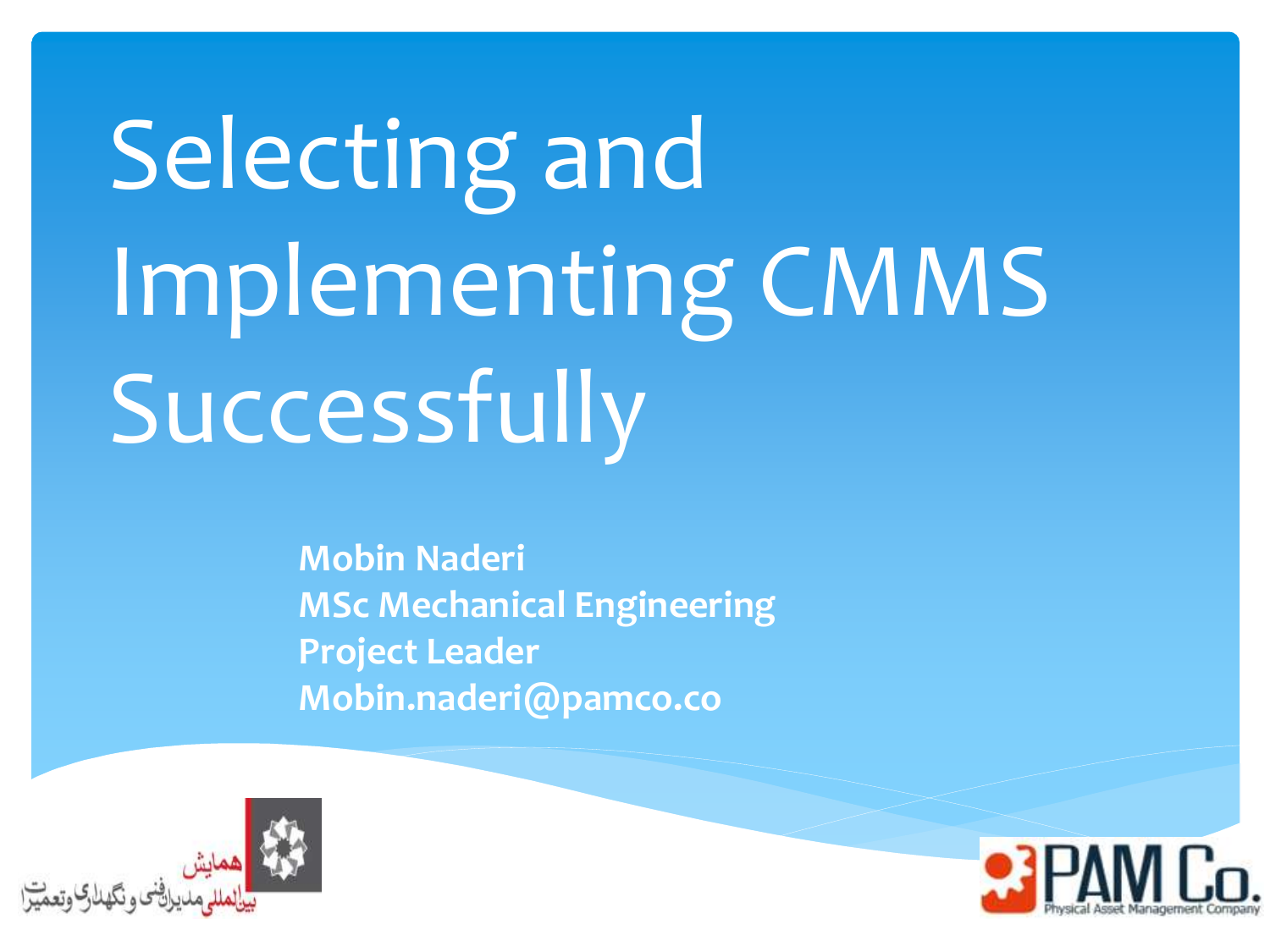## **Agenda:**

- What is Successful CMMS?
- Appropriate Selecting
- Effective Implementation



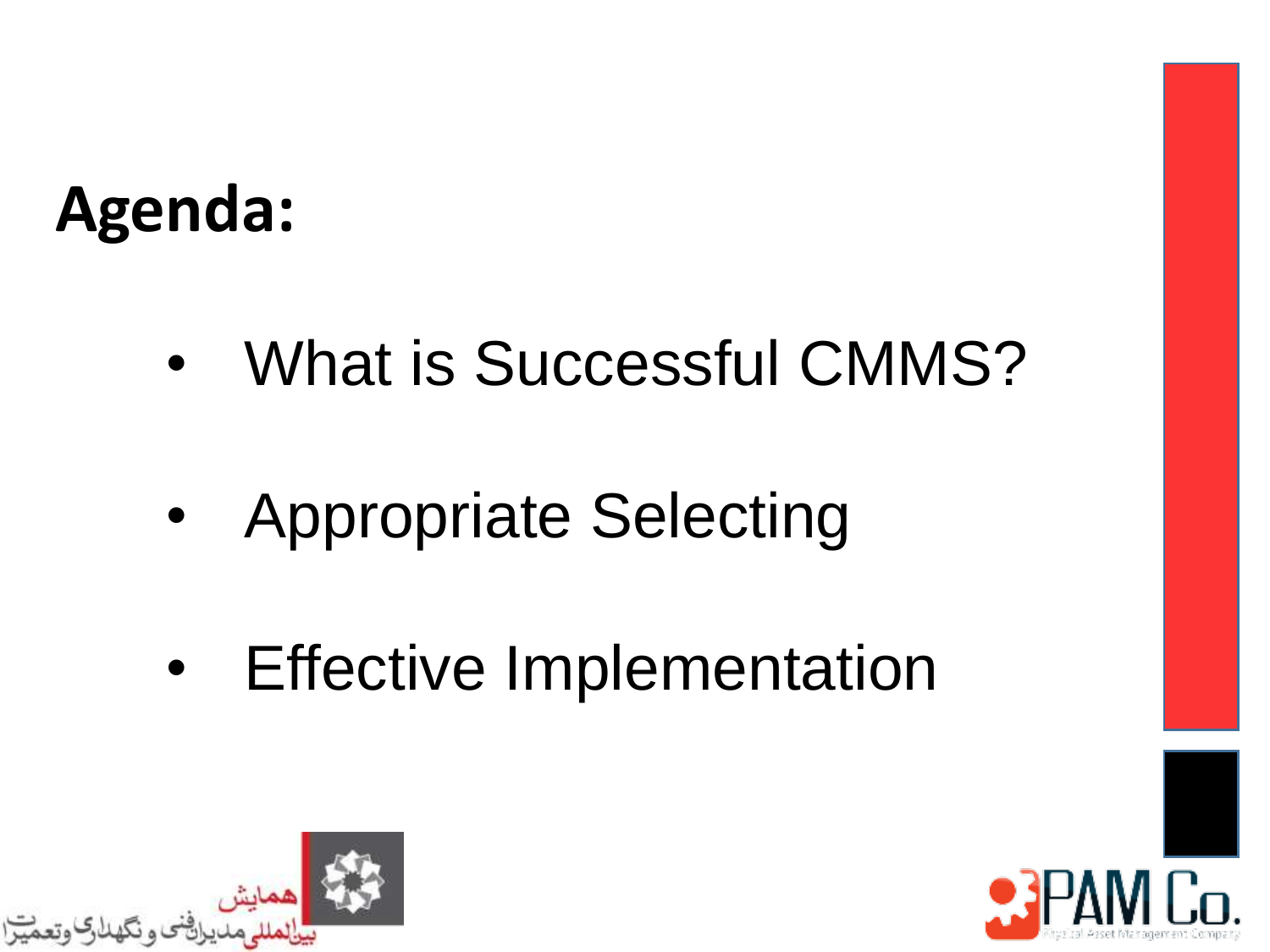## **What is Successful CMMS?**



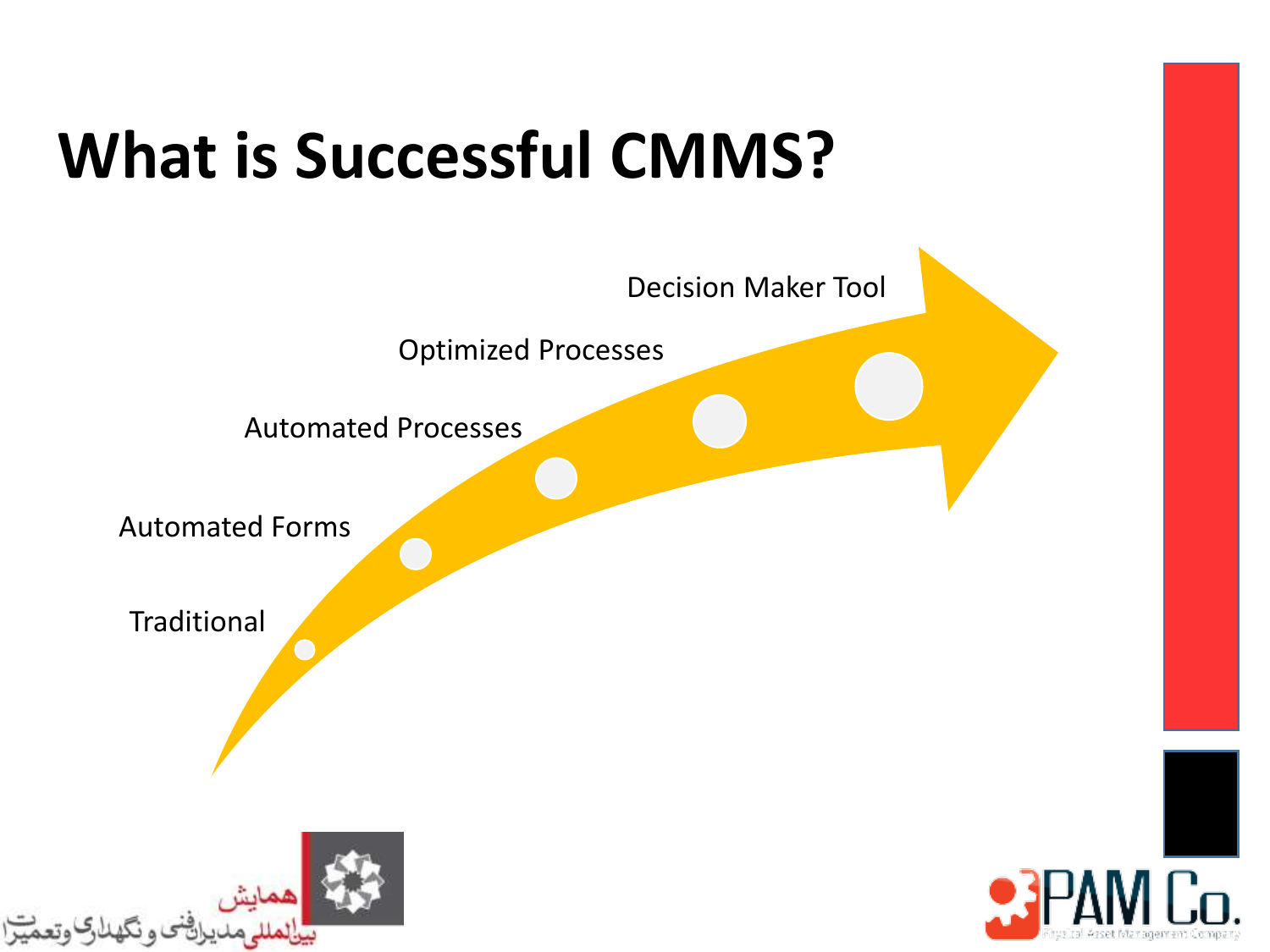## Do not forget to justify

- Establish a Team
- Problem Analysis
- Determine Objectives, Features and Benefits
- Financial Analysis
- Set up KPIs





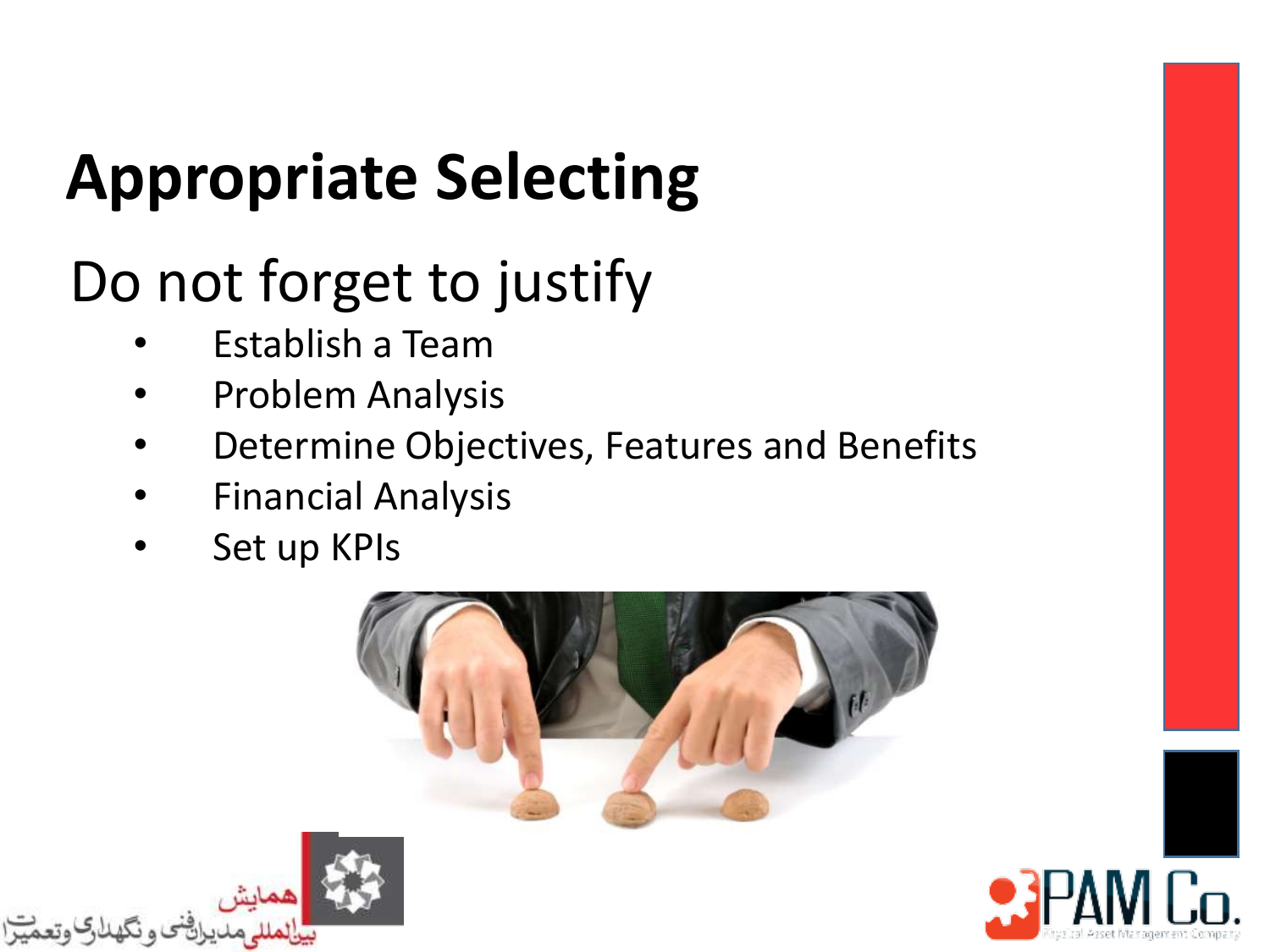Be Sure About Integration

- **Maintenance**
- **Inventory**
- **Purchasing**
- **Financial**
- Human Resource
- Online Monitoring
- Dashboard





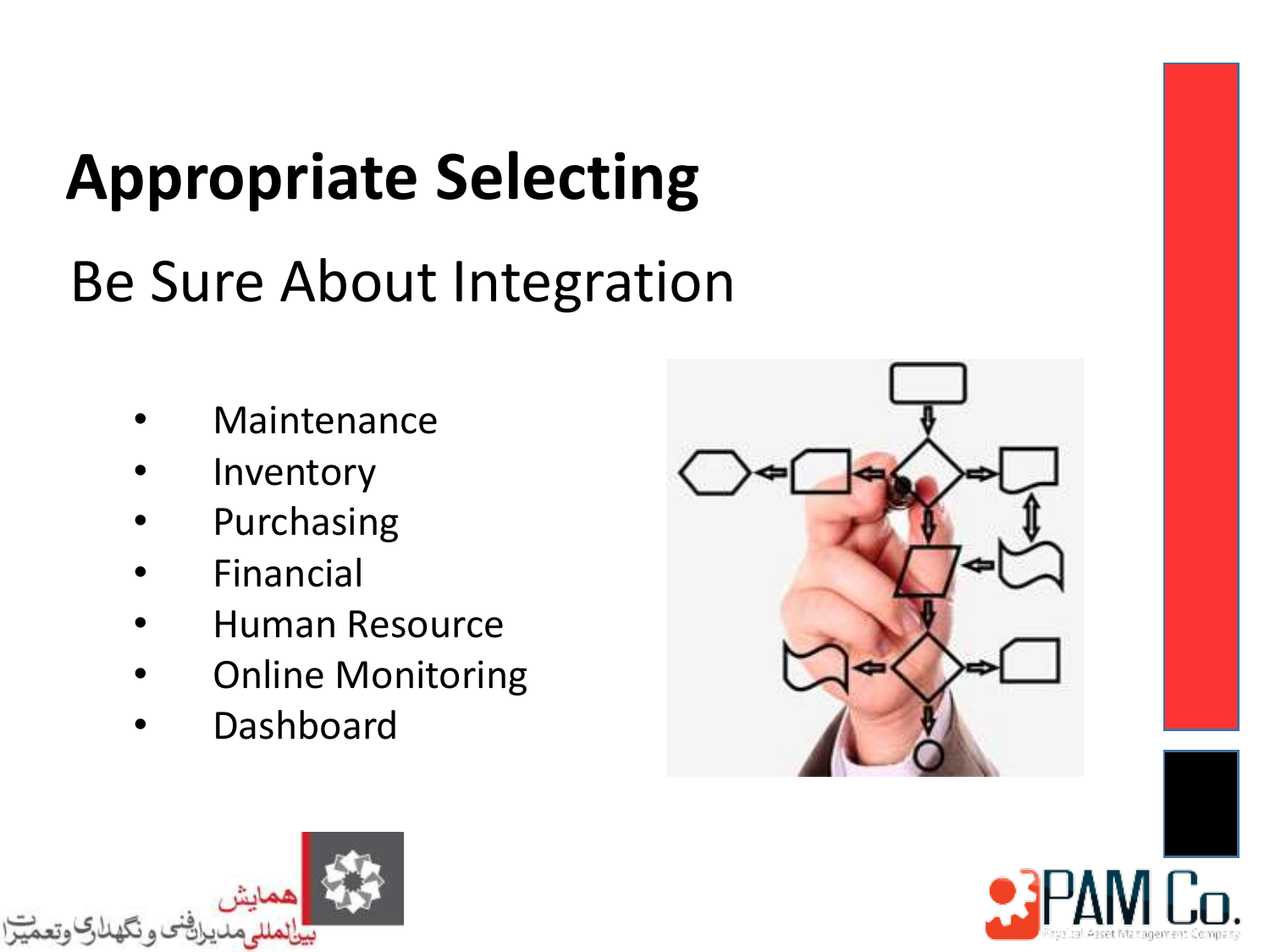Specify the Strategy

- In-House Development
- Purchase Ready-Made Software





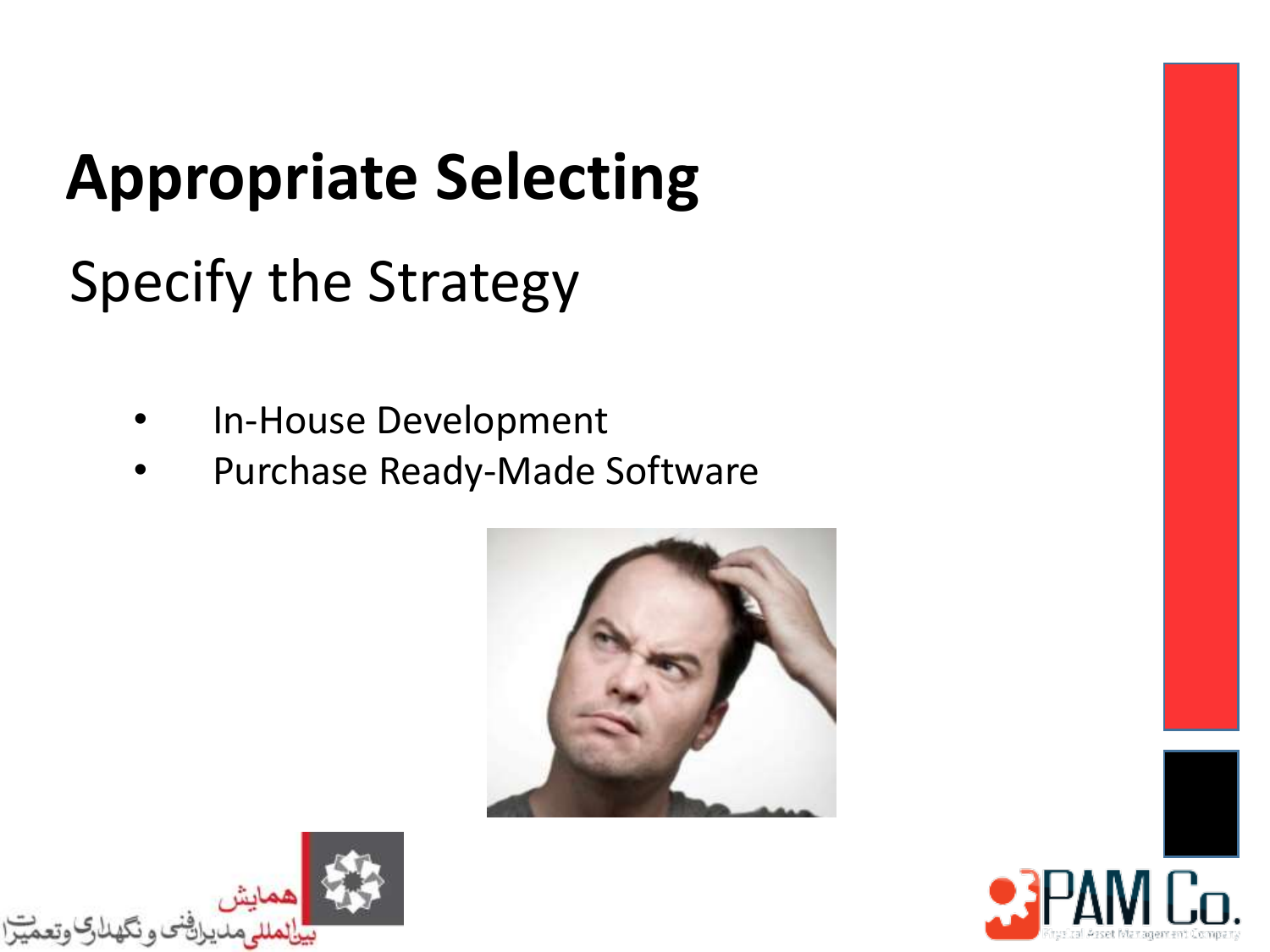Use a Step-by-Step Process

- Establish a Team
- Determine the Objectives
- Develop the System Specification (RFP)
- Search for Vendors
- Primary Assessment
- Final Comparison



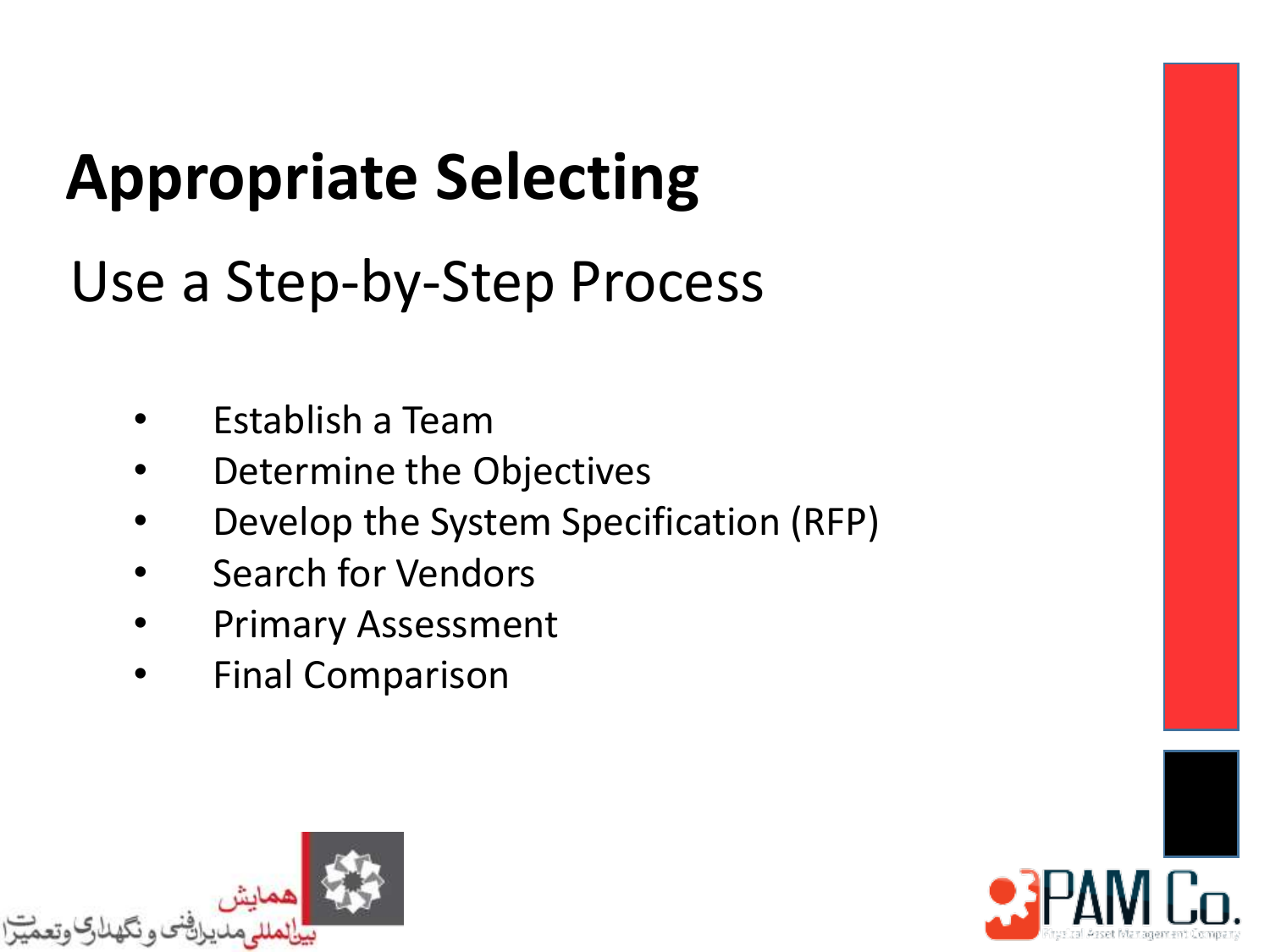### Use a Step-by-Step Process

- Establish a Team
- Prepare for change
- Order Software/Hardware
- Scope of Project
- Planning
- Installation and Configuration
- **Training**
- Data Gathering
- Data Entry
- **Monitoring**



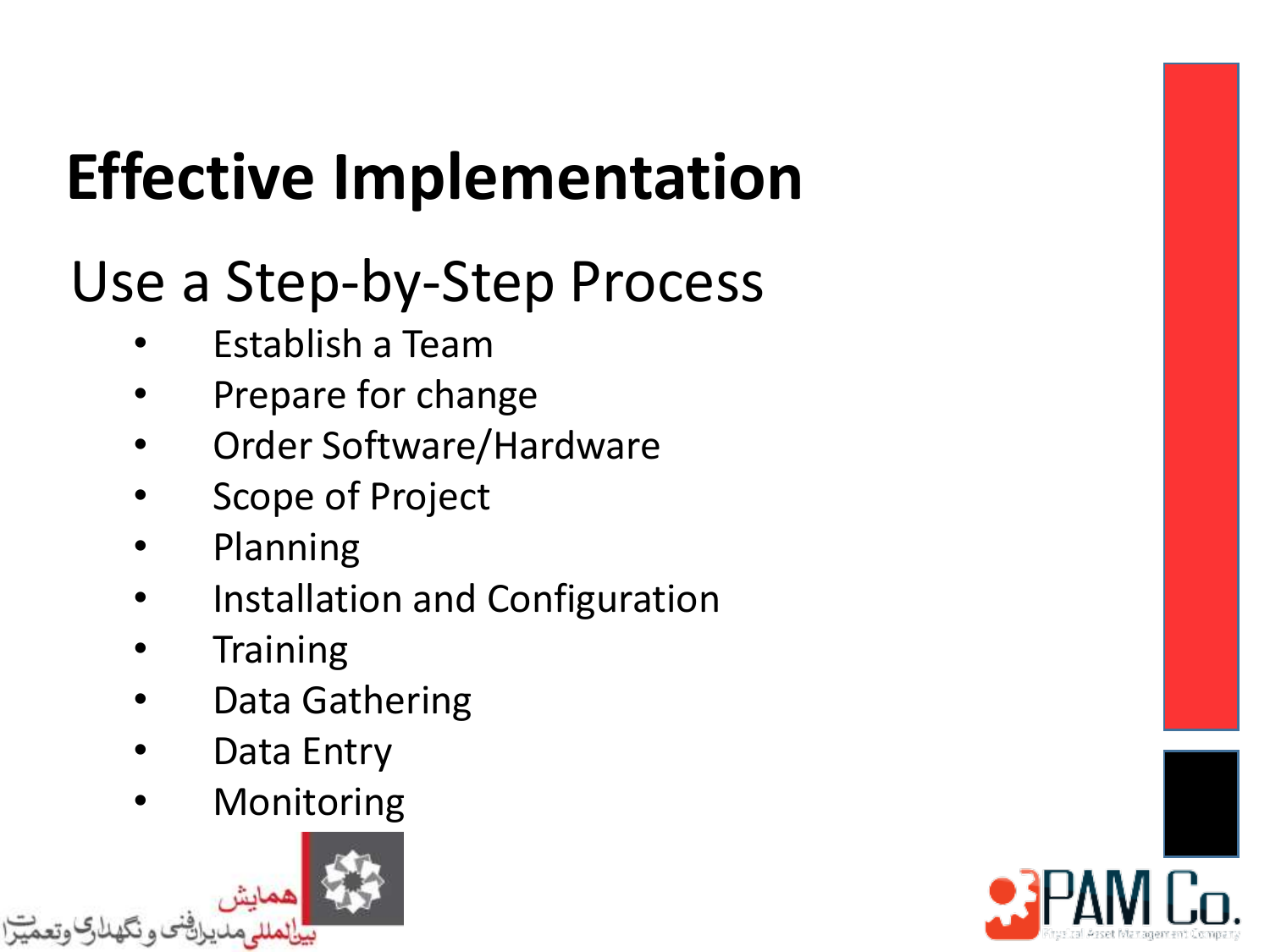## Handling Barriers

### Lack of Management Commitment





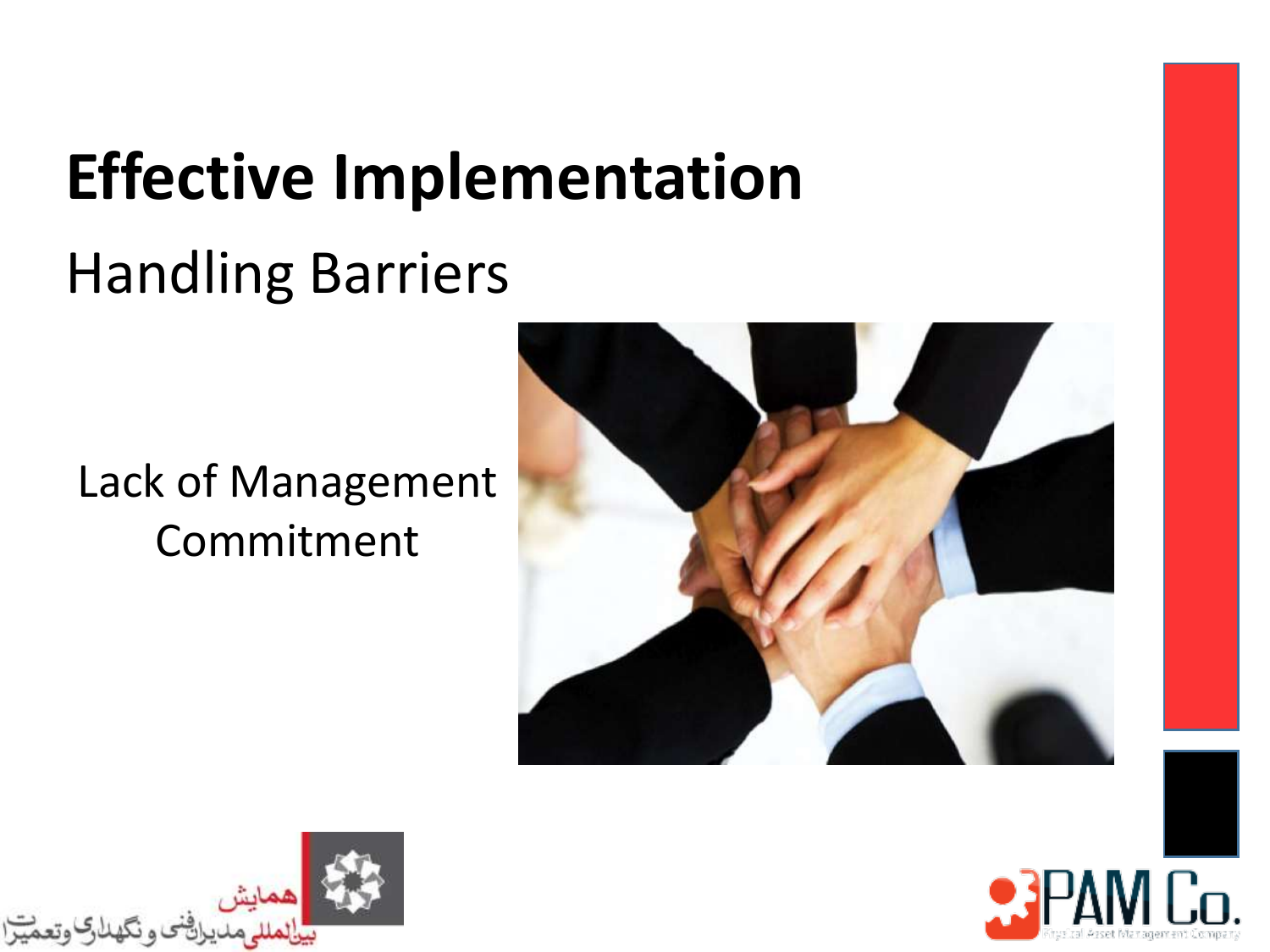# **Effective Implementation** Handling Barriers

#### Wrong Expectaion





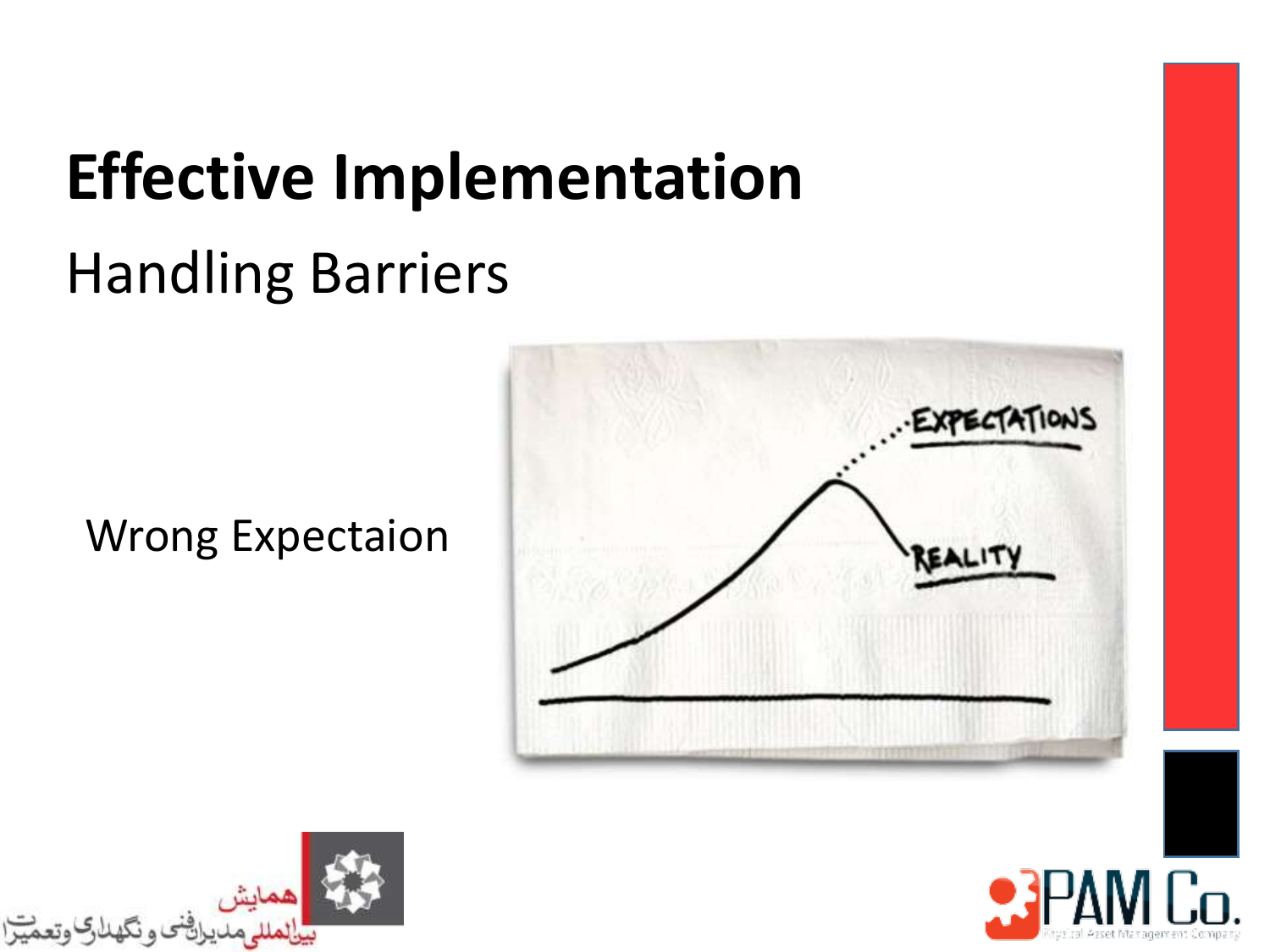### Handling Barriers

#### Employee Resistance





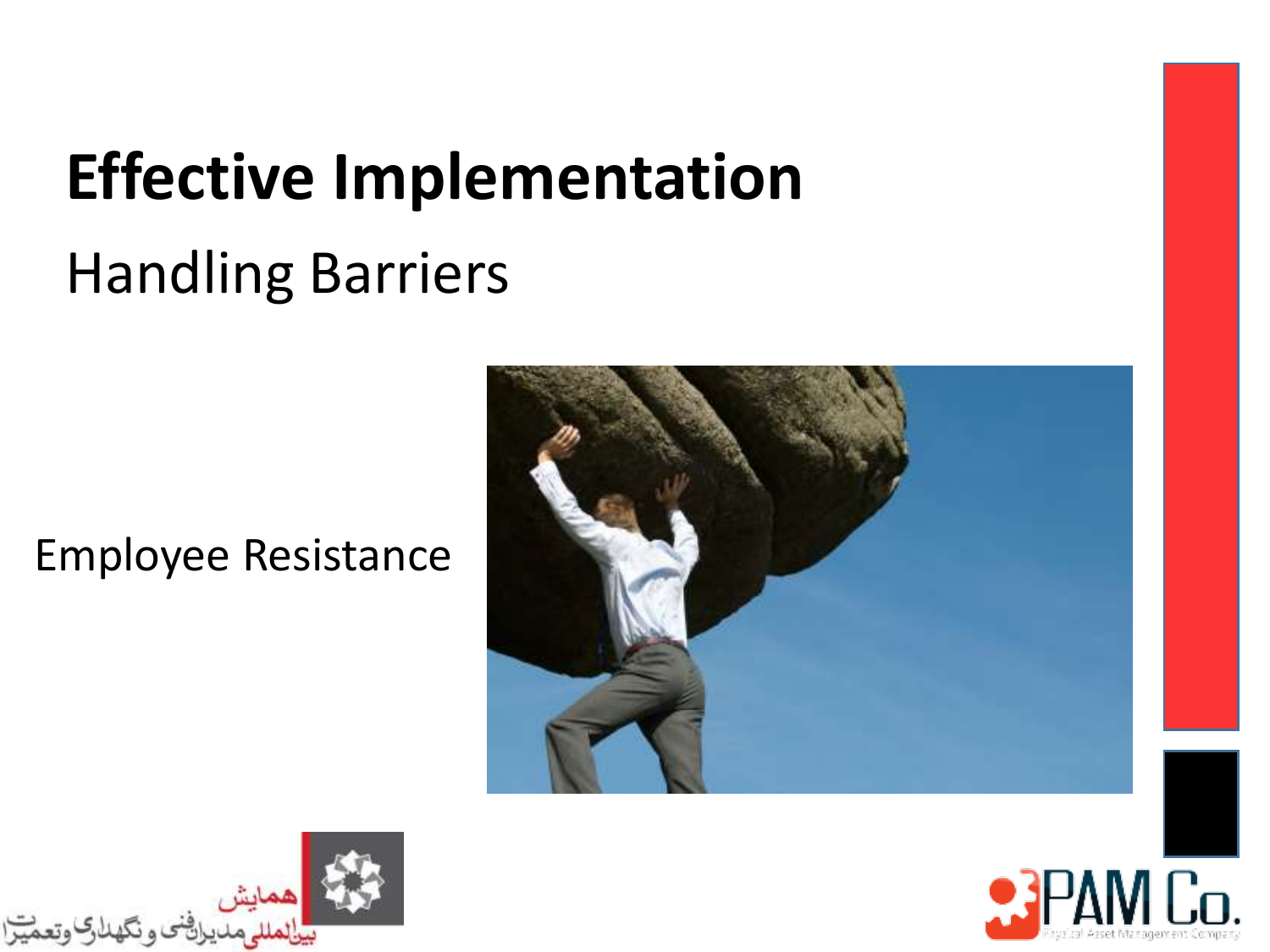## Handling Barriers

### Setting Unreasonable **Objectives**





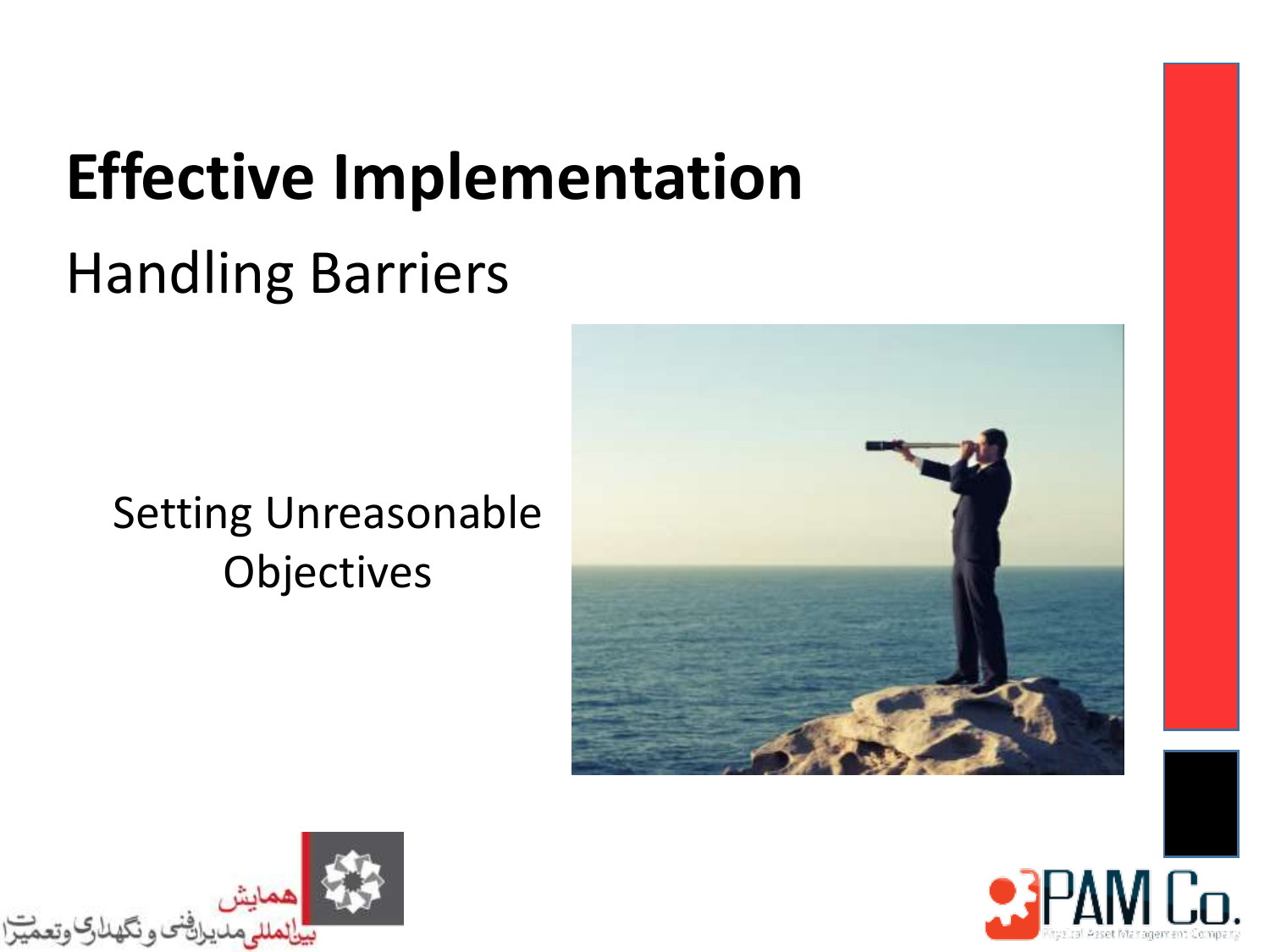### Handling Barriers

### Poor Training





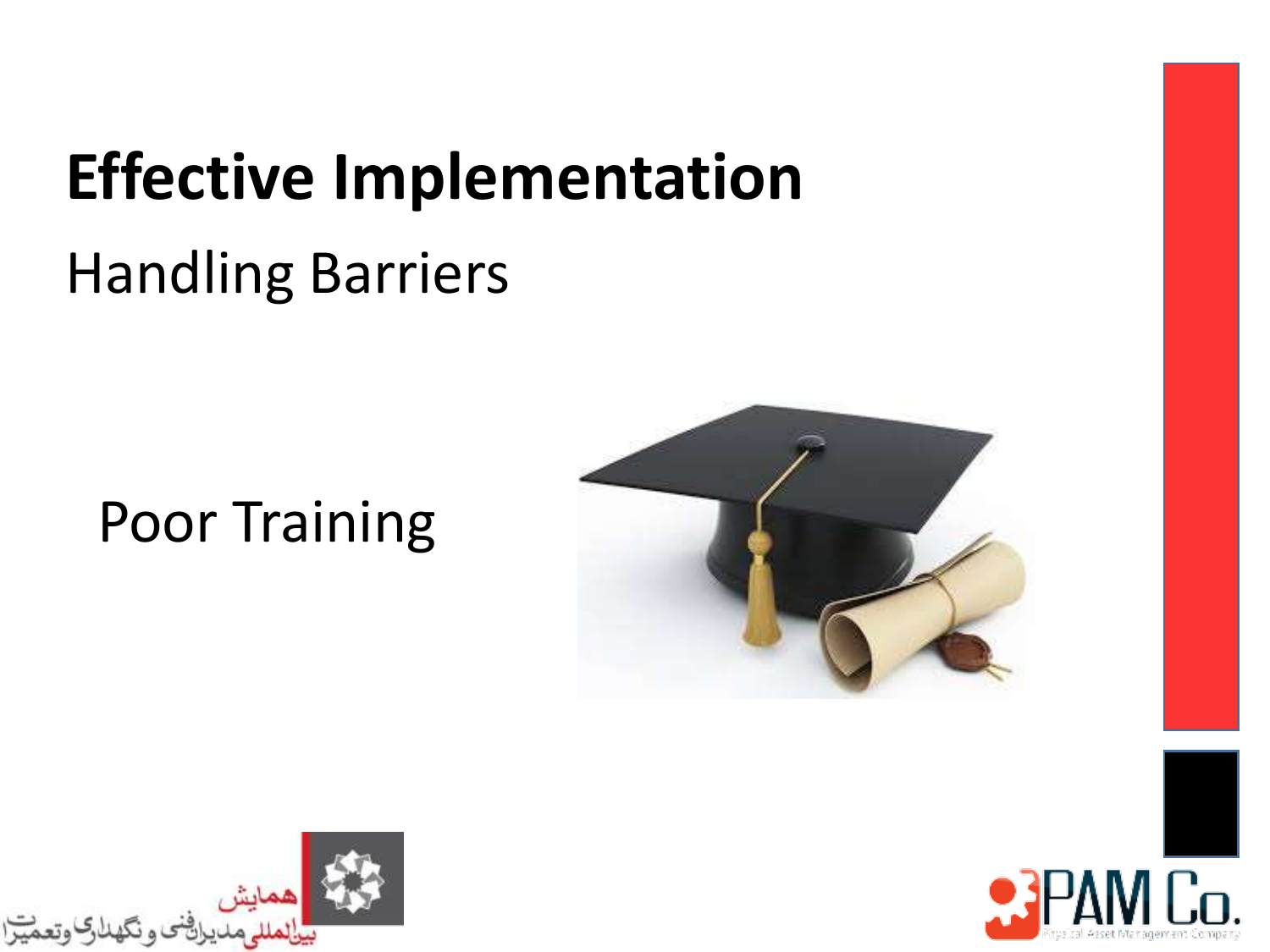### Handling Barriers

### Non Adequate Budgeting